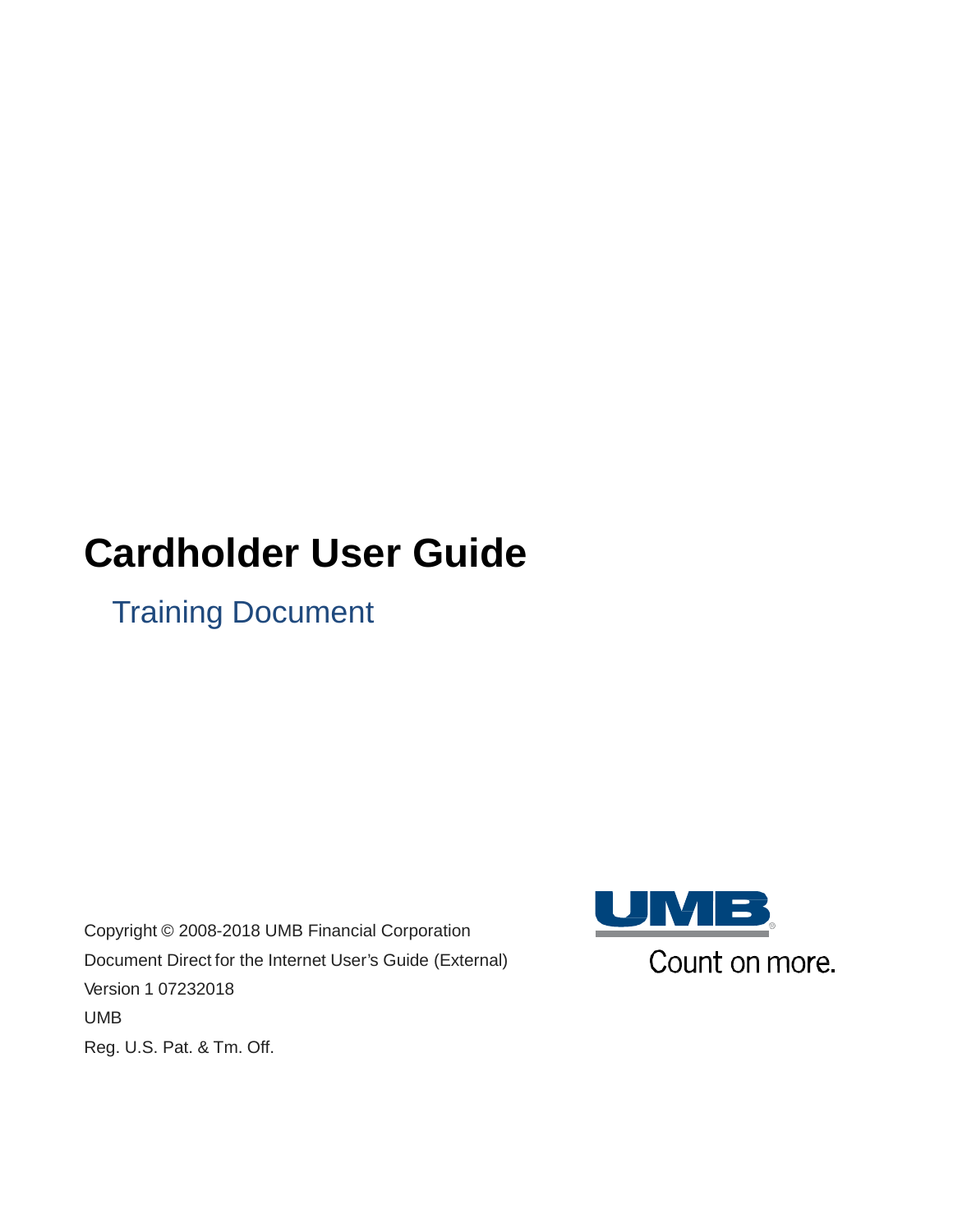# <span id="page-1-0"></span>**Contents**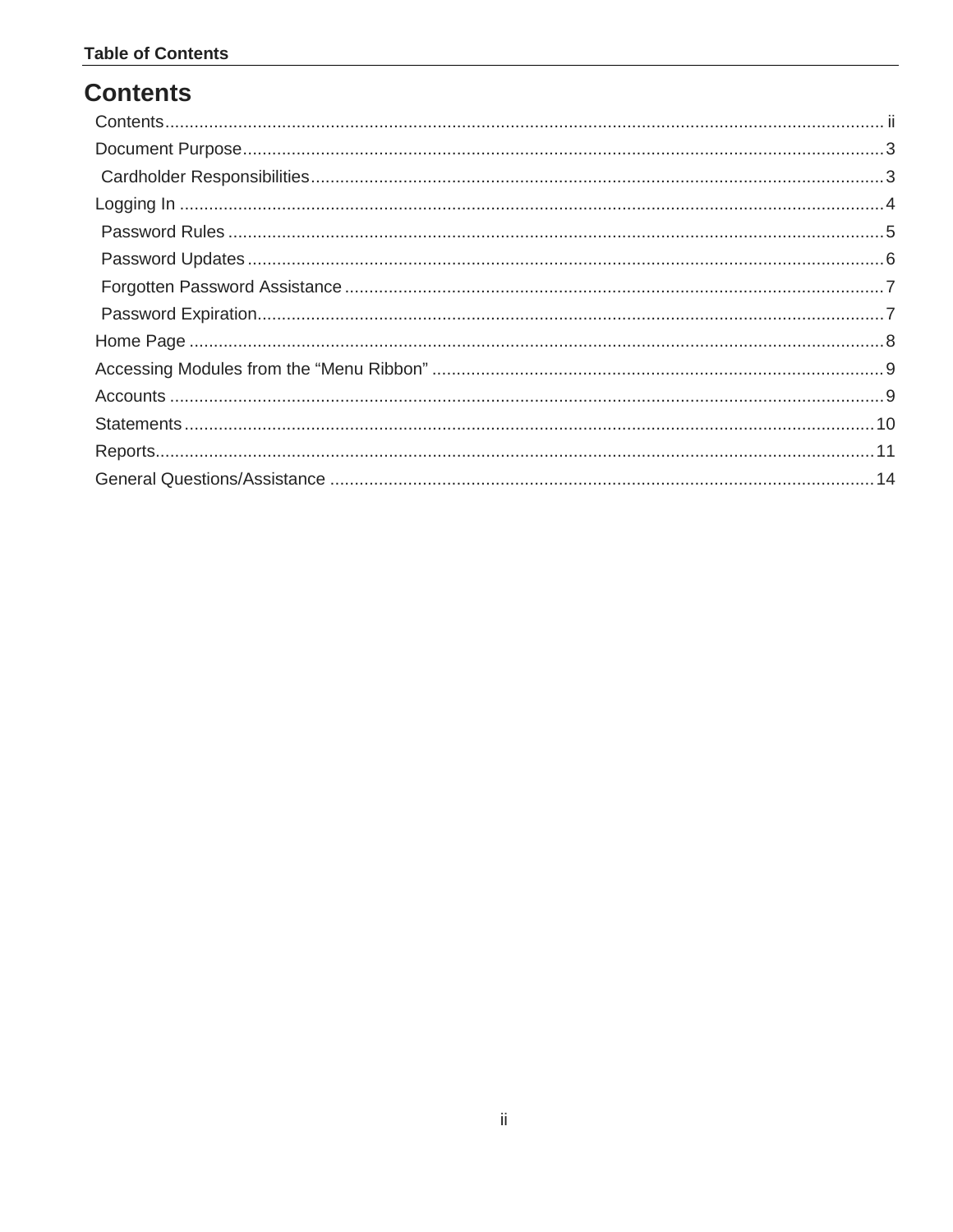# <span id="page-2-0"></span>**Document Purpose**

This Cardholder Guide will take you through the process of using **UMB Commercial Card** to access your account information, view your transactions and receive copies of your statements. You may also refer to **Help** for online assistance with any screen in the platform by selecting your name on the top right-hand side of the screen. Additional information is also located under the **Resources** link at the bottom right-hand corner of each screen.

Topics include the following:

- Logging In
- Home Page
- Statements
- Reports

#### <span id="page-2-1"></span>**Cardholder Responsibilities**

As a cardholder, you must:

- Comply with your organization's Commercial Cardholder Expense Policy.
- Inform your company Administrator of any changes to your details (e.g. change in location, role, direct manager, cost center, etc.).
- Notify your company Administrator if you are taking a leave of absence so your profile can be delegated to another user to complete your statement.

**Note:** The screens, options, and labels may vary from the examples in this document, depending on the configuration for your organization.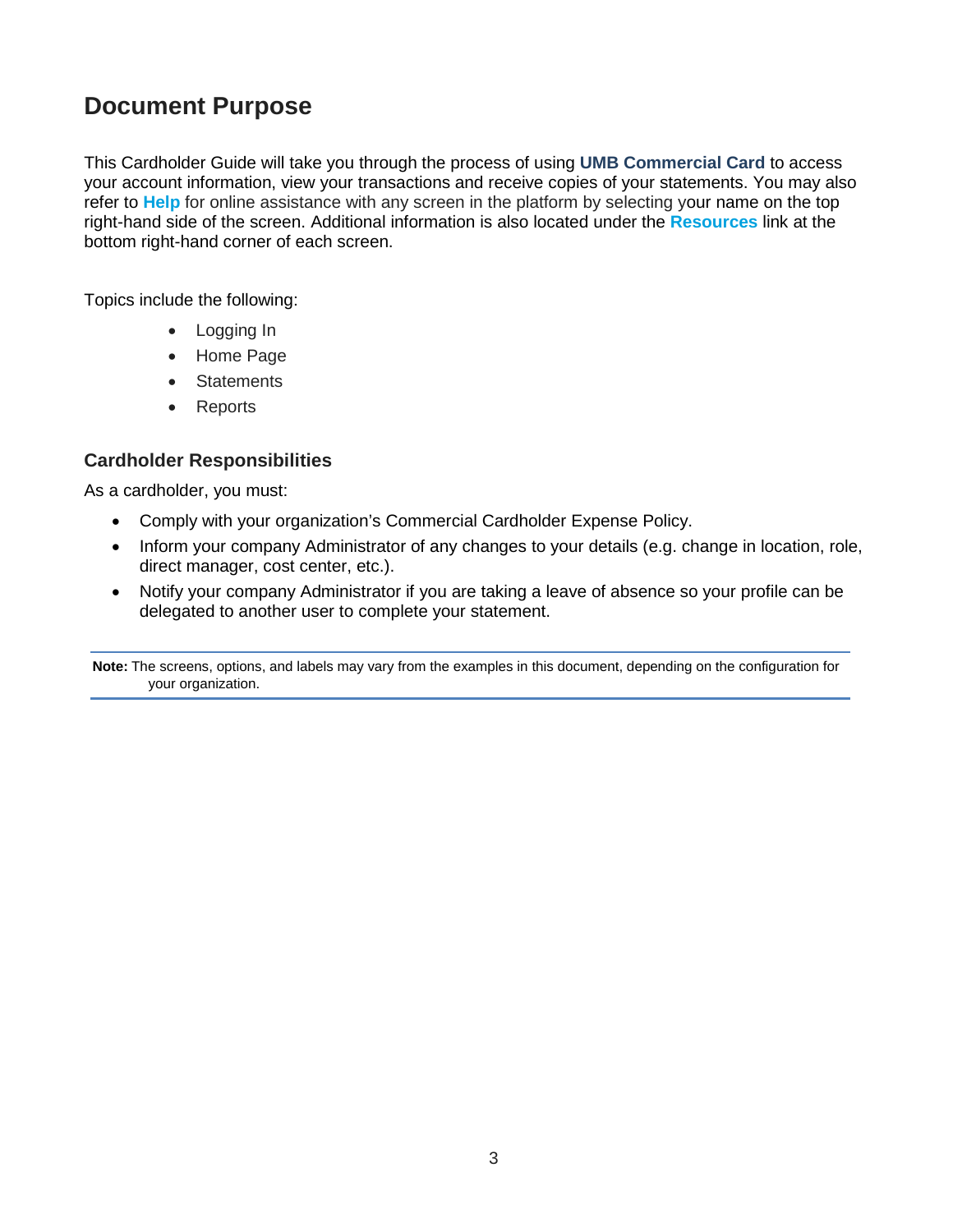# <span id="page-3-0"></span>**Logging In**

**UMB Commercial Card** is designed to notify all new users of their user credentials. The emails will come from the sender *UMB Commercial Card* unless your company Administrator has configured an alternate sender name and sender email address.

If you are a new user to **UMB Commercial Card**, you can expect to receive the following systemgenerated emails:

#### **UMB Commercial Card - Username Created UMB Commercial Card - Password Created**

Once you have your user credentials, perform the following to gain access to **UMB Commercial Card**:

- Go to<https://identity.commercialcard.umb.com/login>
- Enter your Username and Password, as provided by the emails
- Click the 'Log in' button

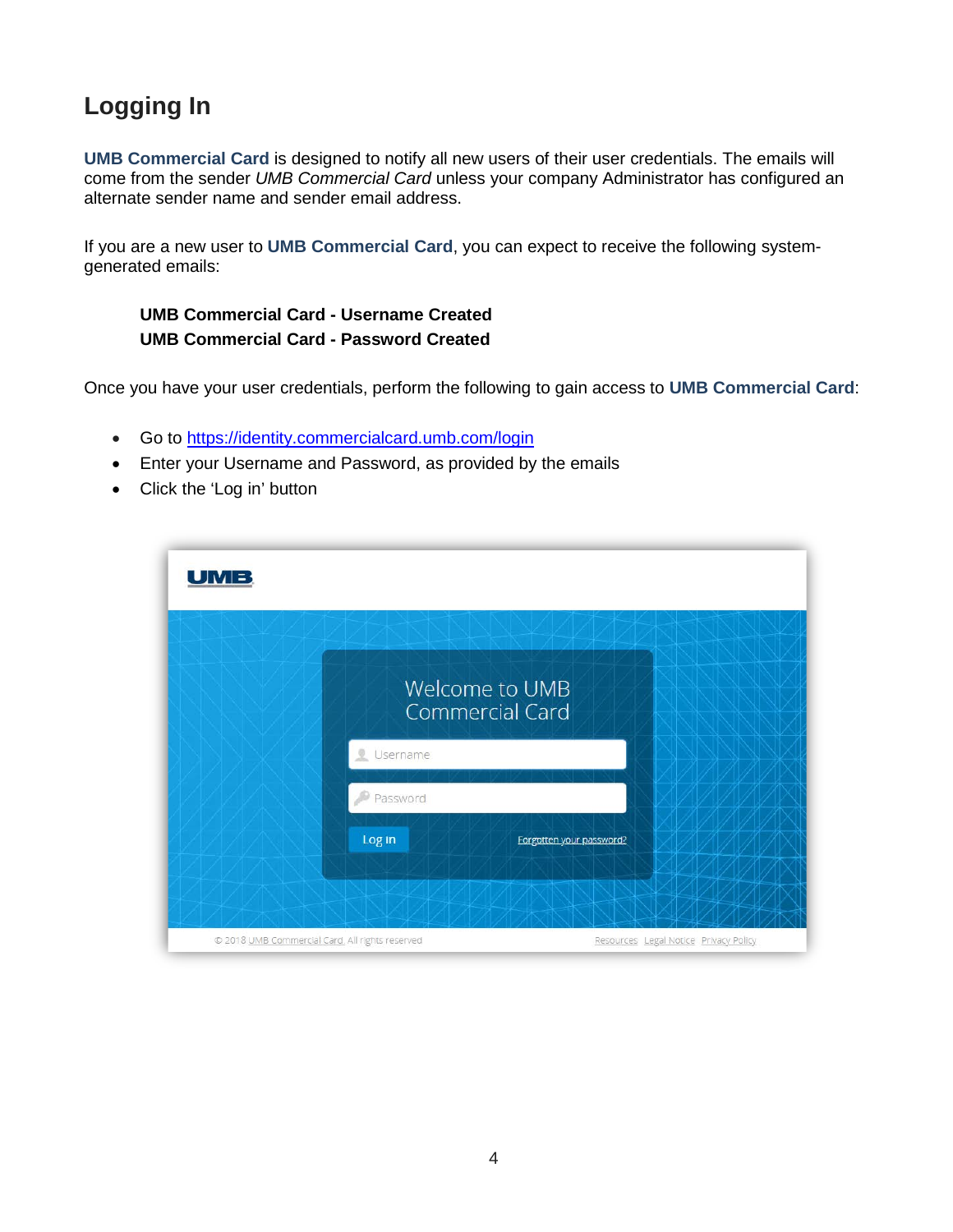## <span id="page-4-0"></span>**Password Rules**

When accessing **UMB Commercial Card** for the first time, or anytime you request a password reset, you will be prompted by the system to set a new password.

Passwords must contain:

- Minimum of 8 characters, maximum of 16; and
- At least one lower case character, and one upper case character; and
- At least one number.

**Note:** If you are logging in for the first time, the login disclaimer message may appear. Read the terms and conditions and click Accept to proceed.



## **Terms and Conditions**





Decline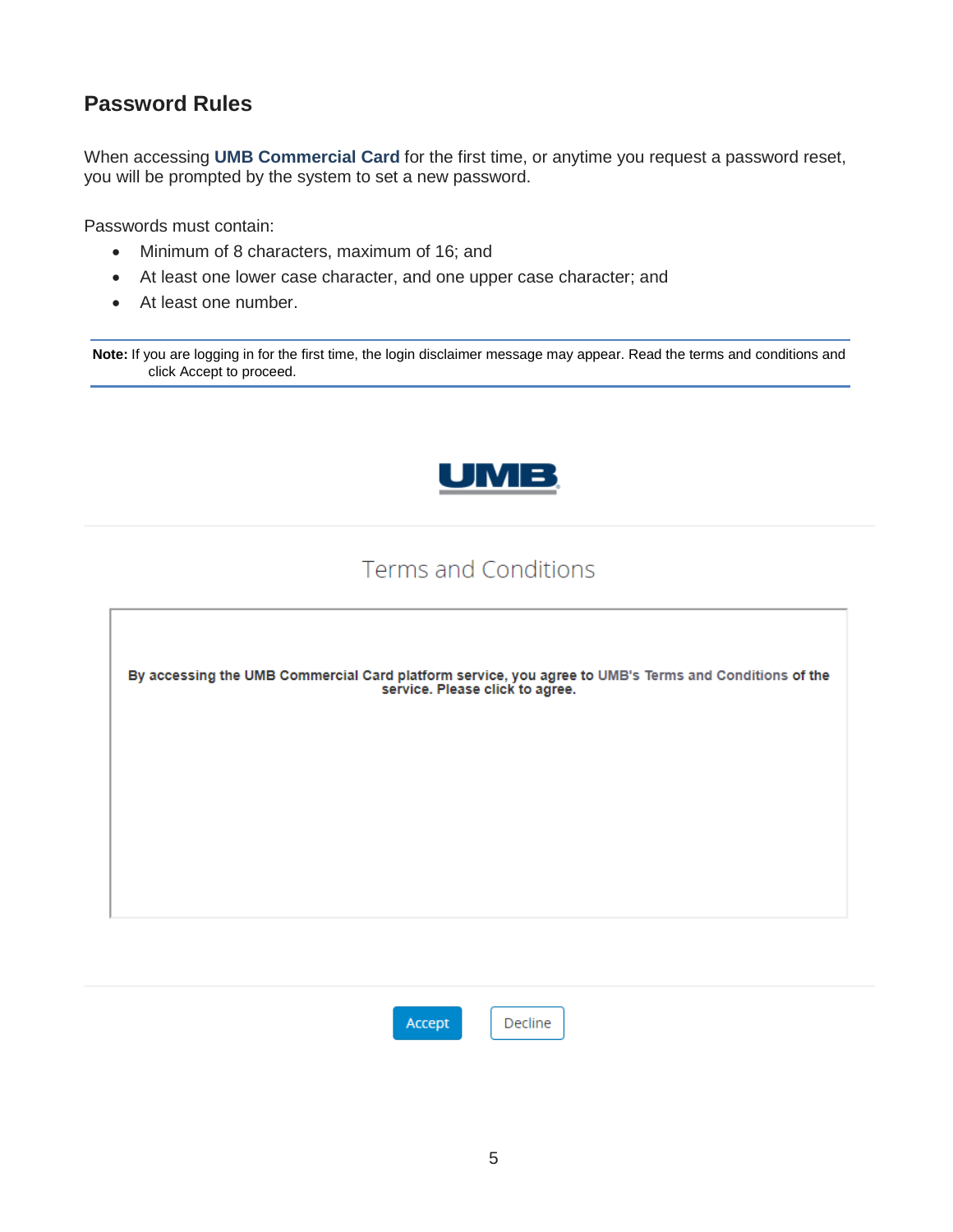#### <span id="page-5-0"></span>**Password Updates**

The system will prompt you to create a new password every 90 days as your password expires. You can also update your password at any time. To do so, once you log into **UMB Commercial Card**, select the Personal Settings icon (under your name) on the top right-hand side of the screen, and select *Password* from the menu.

|                                                | Cardholder v                         |
|------------------------------------------------|--------------------------------------|
| <b>Exil</b> Announcem                          | Language<br><b>Personal Settings</b> |
| <b>Issuer Message</b><br>Thank you for using U | Password                             |

Once you select 'Password,' you will be prompted to change your password.

| www Personal Settings - Google Chrome                                                                                                                                                  |             | 同<br>$\Box$ | 53 |
|----------------------------------------------------------------------------------------------------------------------------------------------------------------------------------------|-------------|-------------|----|
| Secure   https://commercialcard.umb.com/Settings/settings_                                                                                                                             |             |             | ᠳ  |
| Password Maintenance - Update                                                                                                                                                          |             |             |    |
| It is recommended that you do not set your new password to be your<br>internal password used within your organization. You may not set your<br>password to easy words or your user id. |             |             |    |
| Your password must meet the following criteria:                                                                                                                                        |             |             |    |
| Minimum number of characters: 8<br>. Maximum number of characters: 16                                                                                                                  |             |             |    |
| At least one lower case character                                                                                                                                                      |             |             |    |
| • At least one upper case character                                                                                                                                                    |             |             |    |
| At least one numeric character                                                                                                                                                         |             |             |    |
| <b>Current Password</b>                                                                                                                                                                |             |             |    |
| New Password                                                                                                                                                                           |             |             |    |
| Confirm Password                                                                                                                                                                       |             |             |    |
|                                                                                                                                                                                        |             |             |    |
|                                                                                                                                                                                        | <b>Save</b> |             |    |
|                                                                                                                                                                                        |             |             |    |
|                                                                                                                                                                                        |             |             |    |
|                                                                                                                                                                                        |             |             |    |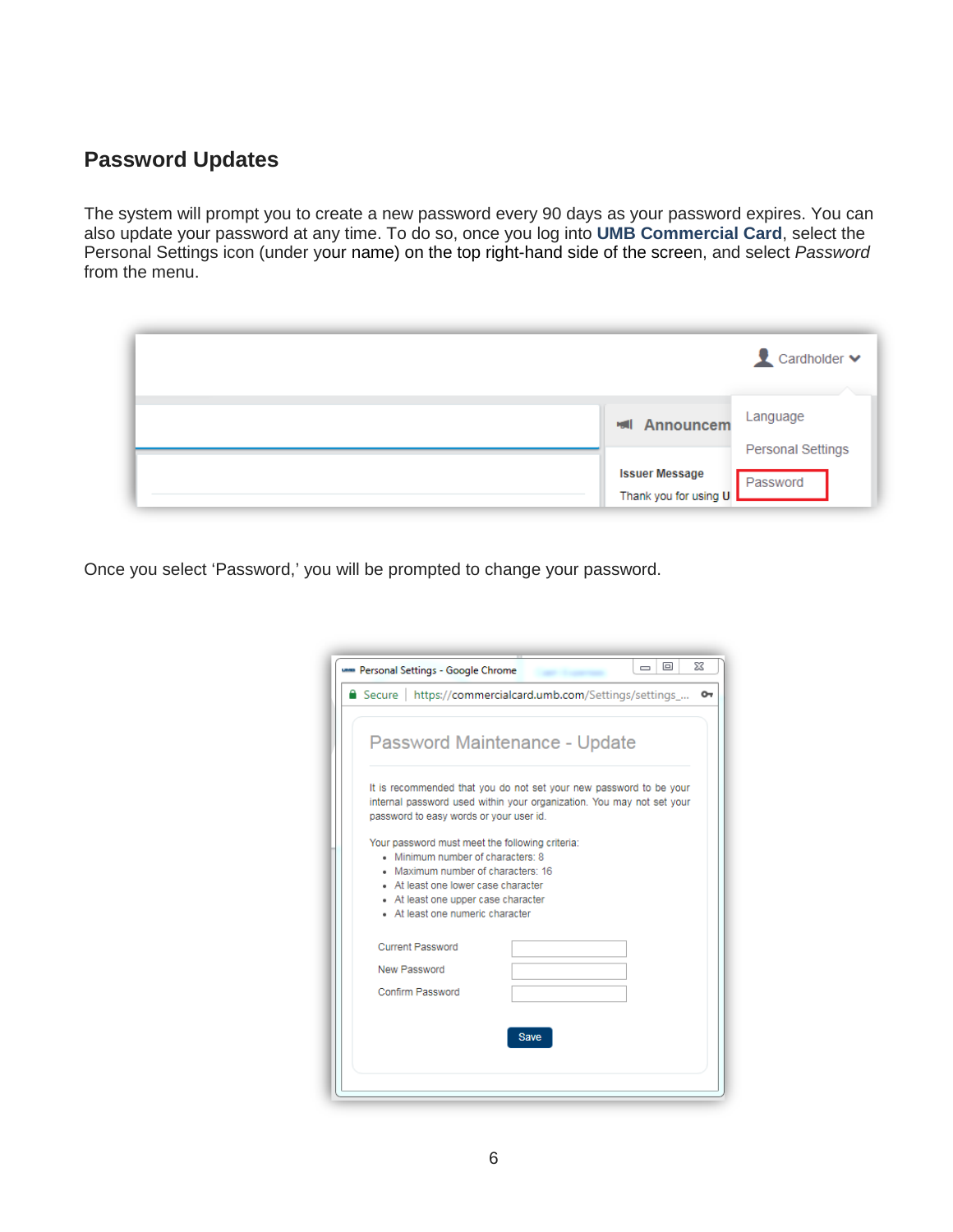## <span id="page-6-0"></span>**Forgotten Password Assistance**

If you are experiencing difficulties with accessing **UMB Commercial Card**, please use the Forgotten your password? link at the bottom of the login screen. Enter your Username and Email and click the 'Submit' button. The system will generate a new temporary password that will be sent to you by email.

| Password Help<br>If you have forgotten your password, enter your user details<br>below and a new randomly generated password will be emailed<br>to your email address.                  | administrator. | • I don't have a username. $\sim$ | If at any time you need more assistance, please contact your internal<br>· I cannot remember my username. v<br>• My account is locked. What do I do? v |  |  |  |
|-----------------------------------------------------------------------------------------------------------------------------------------------------------------------------------------|----------------|-----------------------------------|--------------------------------------------------------------------------------------------------------------------------------------------------------|--|--|--|
| Please note that if you do not have a valid email address, or your<br>organization has disabled this feature, then you will need to<br>contact your internal administrator.<br>Username |                |                                   | . Help, totally lost! Who do I talk to? v                                                                                                              |  |  |  |
| $\boxdot$ Email                                                                                                                                                                         |                |                                   |                                                                                                                                                        |  |  |  |
| Submit<br>Return to login page                                                                                                                                                          |                |                                   |                                                                                                                                                        |  |  |  |

If you need additional support accessing **UMB Commercial Card**, please contact your company Administrator.

#### <span id="page-6-1"></span>**Password Expiration**

The system will prompt you to create a new password every 90 days as your password expires. This timeline could be shortened if configured by your Administrator based on your organization's internal policies.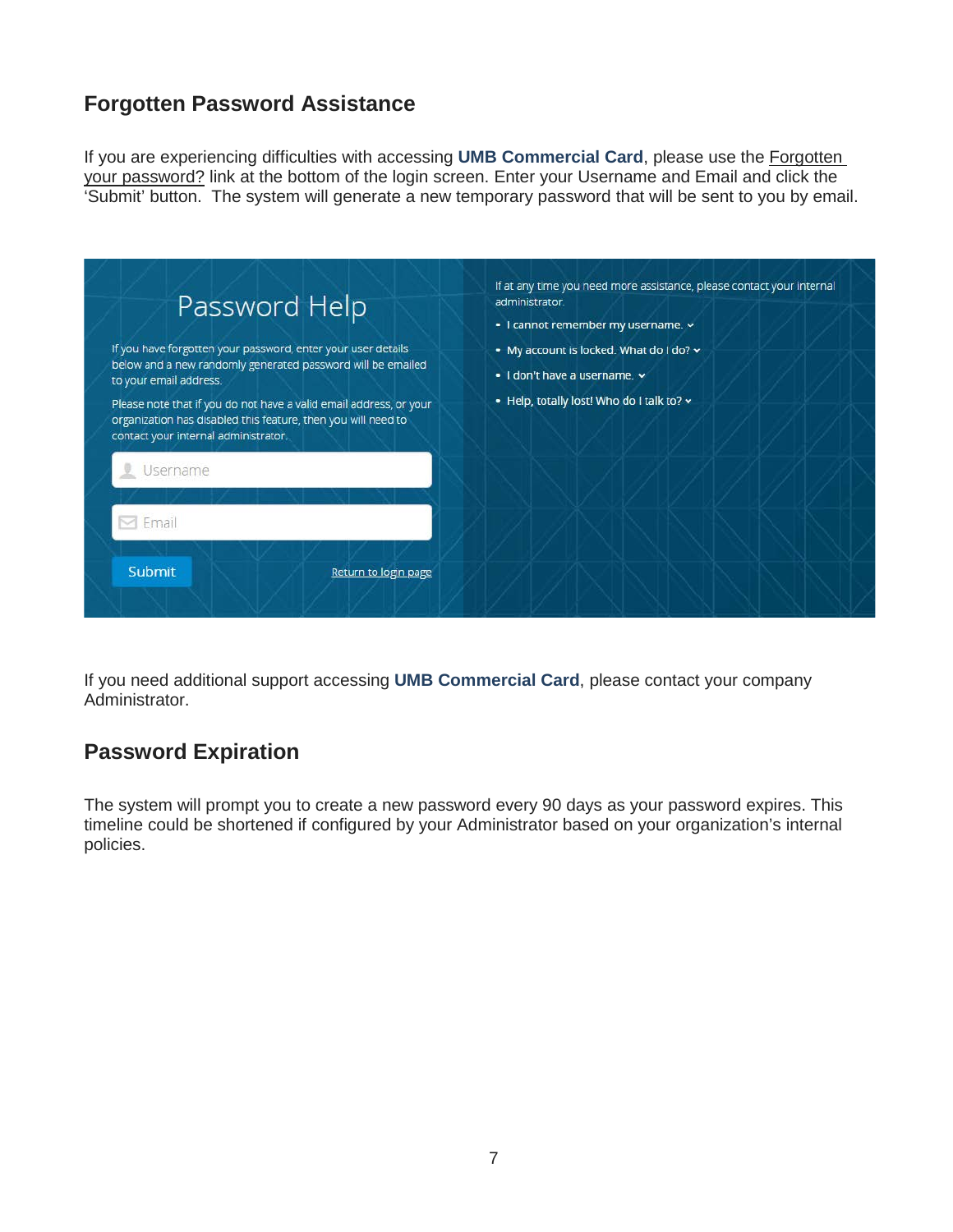# <span id="page-7-0"></span>**Home Page**

| <b>UMB</b> | Home<br>Accounts<br>Statements V                                         | Reports v                                                                                                                                                                                                                                                                                |                                   |                                                                                                                                                                                                            |                |                                                                                                                                                                                                                                                                | Cardholder v |
|------------|--------------------------------------------------------------------------|------------------------------------------------------------------------------------------------------------------------------------------------------------------------------------------------------------------------------------------------------------------------------------------|-----------------------------------|------------------------------------------------------------------------------------------------------------------------------------------------------------------------------------------------------------|----------------|----------------------------------------------------------------------------------------------------------------------------------------------------------------------------------------------------------------------------------------------------------------|--------------|
|            | * Pinned                                                                 | MY EXPENSES                                                                                                                                                                                                                                                                              |                                   | <b>HAI</b> Announcements                                                                                                                                                                                   |                |                                                                                                                                                                                                                                                                |              |
|            | To show your favorites here, try pinning<br>items in menus by clicking X | <b>El Control Account   ****.****.****.0202</b><br><b>UMB Bank</b><br>Last Statement Balance (USD) Current Balance (USD) Credit Limit (USD)<br>0.00<br>0.00<br>C Get Latest Balance<br>Statement Period Start<br>Statement Period End<br>06/06/2018 07/04/2018<br>Payment History<br>Pay | 亞<br>1.00                         | Corporate Card   ****. ****. 0236<br>UMB Bank   VISA   TEST REFRESH<br>Credit Limit (USD) Current Balance (USD) Available Credit (USD)<br>0.00<br>5.00<br>5.00<br>C Get Latest Balance<br>Recent Periods - | Authorizations | Issuer Message<br>Thank you for using UMB Commercial<br>Card<br>For additional support, please use the<br>UMB Commercial Card Resource Center<br>on UMB com to access more information.<br>Important Note<br>Company PA message here<br>Link visit: 07/24/2018 |              |
|            |                                                                          |                                                                                                                                                                                                                                                                                          | <b>REPORT TEMPLATES</b>           |                                                                                                                                                                                                            |                |                                                                                                                                                                                                                                                                |              |
|            |                                                                          |                                                                                                                                                                                                                                                                                          | Company                           |                                                                                                                                                                                                            |                |                                                                                                                                                                                                                                                                |              |
|            |                                                                          |                                                                                                                                                                                                                                                                                          | Approved & Receipt Status of 'No' |                                                                                                                                                                                                            | $\bf{0}$       |                                                                                                                                                                                                                                                                |              |
|            |                                                                          |                                                                                                                                                                                                                                                                                          | <b>Fraud Charges</b>              |                                                                                                                                                                                                            | $\mathbf 0$    |                                                                                                                                                                                                                                                                |              |
|            |                                                                          |                                                                                                                                                                                                                                                                                          | PCard Monthly Download            |                                                                                                                                                                                                            | $\bf{0}$       |                                                                                                                                                                                                                                                                |              |

The Home screen (or dashboard) offers quick access to important details for your account.

• **Pinned:** This pane may contain quick links that have been saved by you for direct access to certain functions, screens or reports.

To pin a link to the Home page, click the  $\sim$  icon. To unpin a link click the icon.

- **My Expenses:** This pane provides a snapshot of your Credit Limit, Current Balance and Available Credit.
	- o To update your Available Credit in real-time, click the 'Get Latest Balance' button.
	- o To view any recent authorized transactions that have not yet posted to your account, click the 'Authorizations' link.
- **Announcements:** This pane contains important messages posted by both UMB Bank and your company Administrator.
- **Report Templates:** This pane allows you to access report templates you create as well as any program-wide report templates created by your company Administrator. (See the Reports section of this guide for more details.)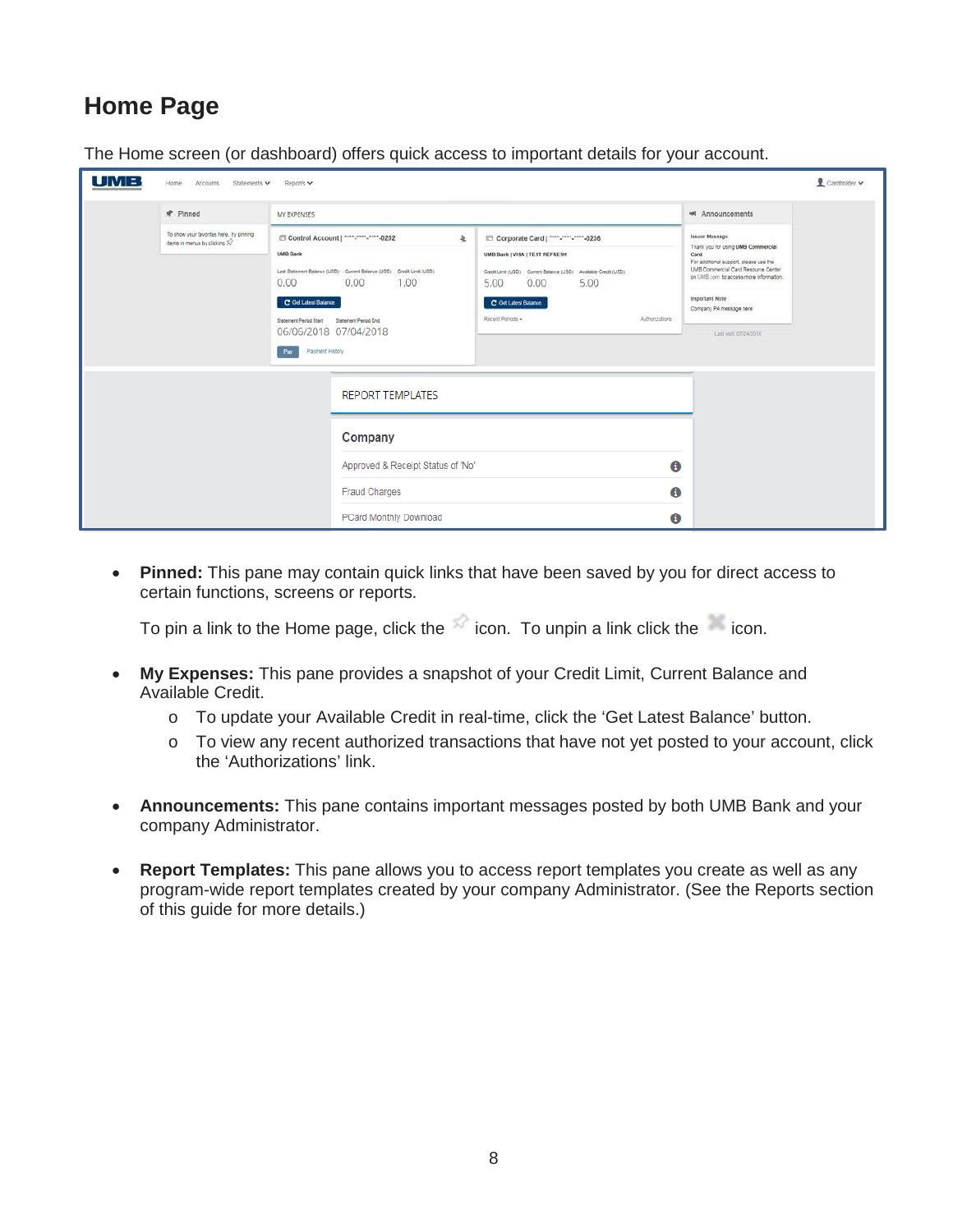#### <span id="page-8-0"></span>**Accessing Modules from the "Menu Ribbon"**

#### **Menu Ribbon**

Across the top of the screen, a menu ribbon provides access to key modules within the platform.



#### <span id="page-8-1"></span>**Accounts**

The Accounts module on the ribbon in **UMB Commercial Card** will only be visible to you if you are a cardholder or are delegated to a specific account (such as a Control Account).

- Clicking 'Accounts' on the ribbon allows you to view the Available Credit, Balance and Credit Limit for your card account or delegated accounts. A list of recent transactions also displays.
- Users with access to multiple accounts may toggle between account numbers listed on the left-hand side of the screen to see the Available Credit, Balance and Credit Limit with associated transactions for each card account.

|                | <b>UMB</b>                            | Home | Accounts | Statements $\blacktriangleright$ | Reports $\blacktriangleright$ |                                |                             |                       |                                                 |                     | Cardholder v |
|----------------|---------------------------------------|------|----------|----------------------------------|-------------------------------|--------------------------------|-----------------------------|-----------------------|-------------------------------------------------|---------------------|--------------|
| $\blacksquare$ | My Accounts                           |      |          |                                  |                               |                                |                             |                       | **** **** **** 0236                             |                     |              |
|                | Show<br>Open -                        | Find | Q        |                                  |                               | Issuer<br>UMB Bank             | Card Type<br>Corporate Card |                       | Card Number<br>**** <sub>*****</sub> *****-0236 | Card Status<br>Open |              |
| 目              | ****.****.****-0236<br>$\blacksquare$ |      |          |                                  | Available Credit (USD)        | Show                           | Current Period -            | Find                  | Q                                               |                     |              |
|                | Corporate Card                        |      |          |                                  | 5.00                          | Available Credit (USD)<br>5.00 |                             | Balance (USD)<br>0.00 | Credit Limit (USD)<br>5.00                      | $\mathbf{C}$        |              |

**Note:** If you have access to more than one card account, your view may incorporate data for multiple accounts.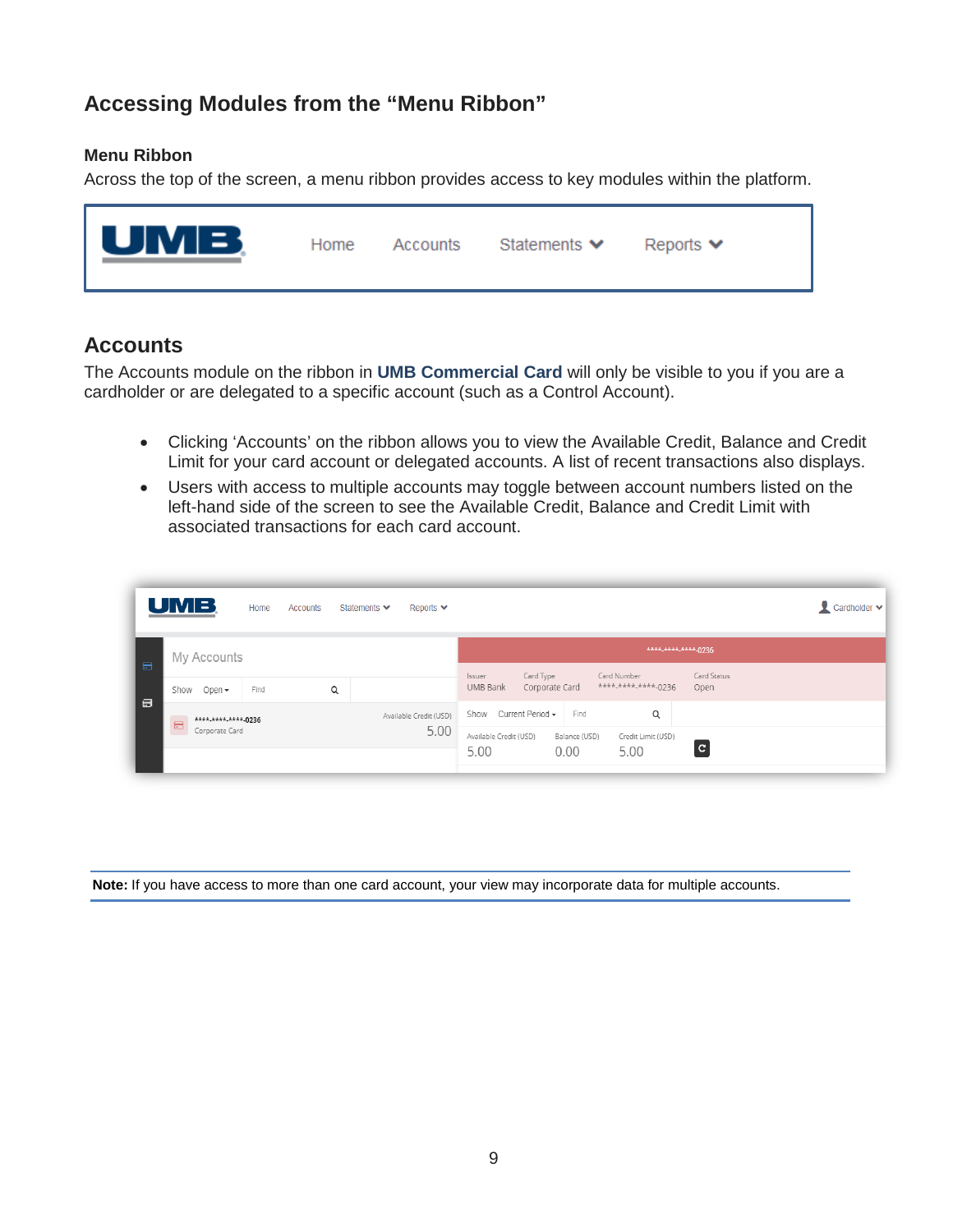#### <span id="page-9-0"></span>**Statements**

The Statements module on the ribbon in **UMB Commercial Card** allows you to view transactions and obtain copies of your monthly statements.

- Clicking 'Statements' on the ribbon will reveal the drop-down menu of available statement periods for your card account(s).
- Select a statement date to view a listing of transactions for that statement period.

| UMB | Home | Accounts<br>Statements $\blacktriangleright$<br>Reports $\blacktriangleright$ |  |
|-----|------|-------------------------------------------------------------------------------|--|
|     |      | Latements                                                                     |  |
|     |      | <b>Delegated Accounts</b><br><b>UMB Bank</b>                                  |  |
|     |      | Statement - 07/04/2018                                                        |  |
|     |      | Statement - 06/05/2018                                                        |  |
|     |      | Statement - 05/03/2018                                                        |  |
|     |      |                                                                               |  |
|     |      |                                                                               |  |

The Account Statement view will display all the transactions for the statement period. From here, the following actions are available:

- Click on the  $\infty$  icon to the right of a transaction to view additional details.
- To view or download a copy of your statement, click the View Statement Report link.

|                  | <b>Account Statement</b><br>04/03/2018 to 05/01/2018 | Cardholder Guide - UMB Bank - Corporate (9146) |                 |                    |                                                              | <b>Current Balance</b><br>Previous Balance<br><b>Credit Limit</b> | 1,151.01<br>177.54<br>2,000.00 |
|------------------|------------------------------------------------------|------------------------------------------------|-----------------|--------------------|--------------------------------------------------------------|-------------------------------------------------------------------|--------------------------------|
| <b>Tran Date</b> | <b>Post Date</b>                                     | <b>Supplier</b>                                | <b>Disputed</b> | <b>Amount Incl</b> |                                                              |                                                                   |                                |
| 04/09/2018       | 04/11/2018                                           | Southwes                                       |                 | 305.96             | $\infty$                                                     |                                                                   |                                |
| 04/25/2018       | 04/27/2018                                           | Southwes                                       |                 | 491.60             | $\infty$                                                     |                                                                   |                                |
| 04/26/2018       | 04/27/2018                                           | Earls Restuarant (The                          | <b>College</b>  | 89.50              | $\chi$                                                       |                                                                   |                                |
| 04/26/2018       | 04/29/2018                                           | Kci Airport                                    |                 | 31.00              | $\infty$                                                     |                                                                   |                                |
| 04/26/2018       | 04/27/2018                                           | Sq *donatellas Pizza                           | <b>COL</b>      | 66.00              | $\infty$                                                     |                                                                   |                                |
| 04/27/2018       | 04/29/2018                                           | Hilton Garden Inn Denver                       |                 | 166.95             | $\infty$                                                     |                                                                   |                                |
| 04/06/2018       | 04/06/2018                                           | Payment - Payment                              |                 | $-177.54$          |                                                              |                                                                   |                                |
|                  |                                                      |                                                |                 |                    | <b>Manage Receipt Images</b><br><b>View Statement Report</b> |                                                                   |                                |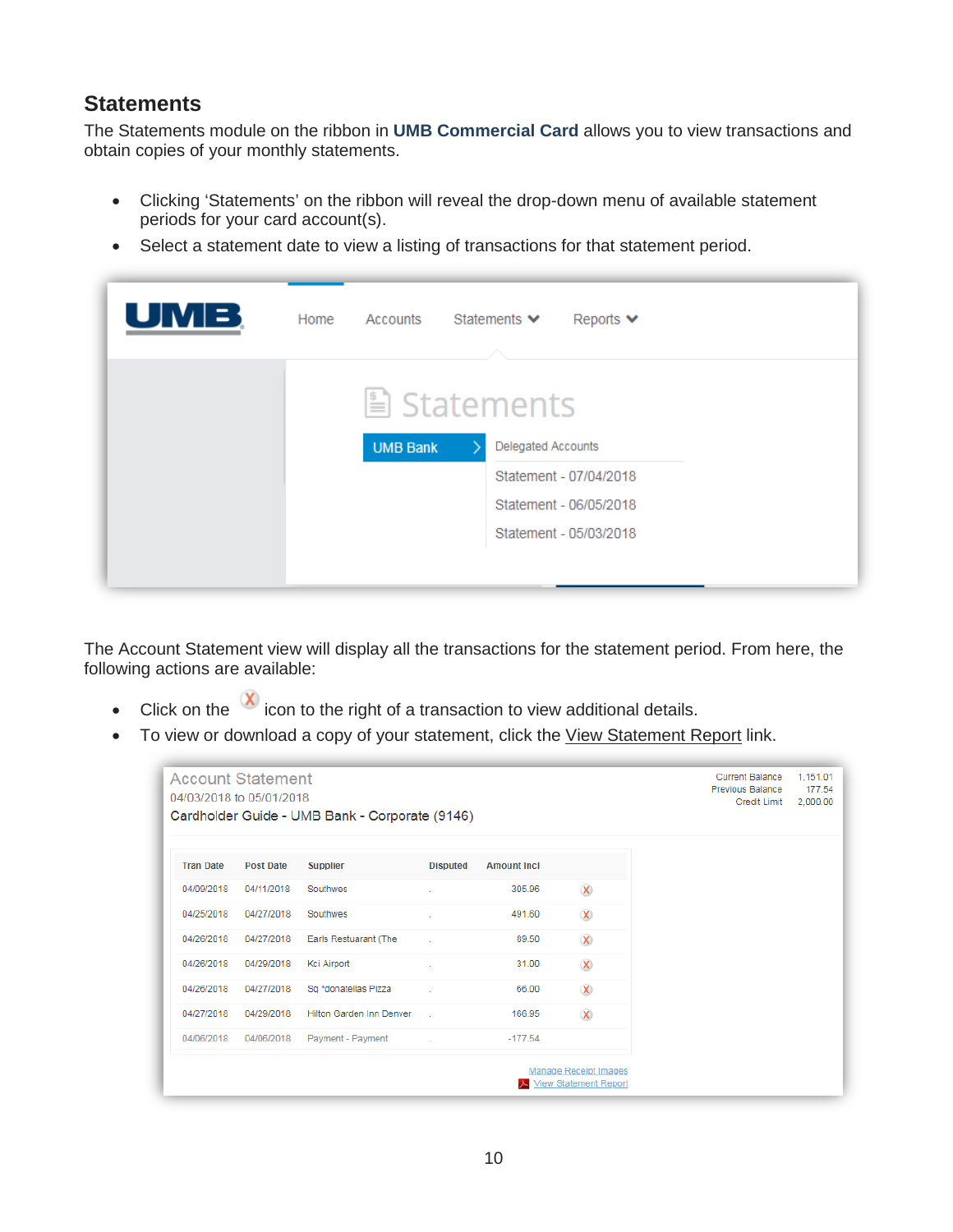## <span id="page-10-0"></span>**Reports**

The Reports module on the ribbon in **UMB Commercial Card** allows you to create reports built with specific search criteria beyond what is contained on your monthly statement. Depending on your search criteria you can generate a report of all transactions:

- $\triangleright$  Over a specified date range (such as the last six months).
- $\triangleright$  At specific merchant types (such as airline purchases).
- $\triangleright$  With a certain dollar amount (such as greater than, less than or equal to).
- Clicking 'Reports' on the ribbon will reveal a drop-down menu of available report options.
- Click to select the appropriate report.

| Home<br>Accounts ● Statements ♥<br>Reports $\blacktriangleright$ |
|------------------------------------------------------------------|
| <b>□ Reports</b>                                                 |
| Scheduled Reports<br><b>Account Details</b>                      |
| My Information<br><b>Personal Details</b>                        |
| <b>Transaction Search - Personal</b>                             |
|                                                                  |
|                                                                  |
|                                                                  |

**Note:** The available report options may differ based on your company's program configuration. Contact your company Administrator for additional support.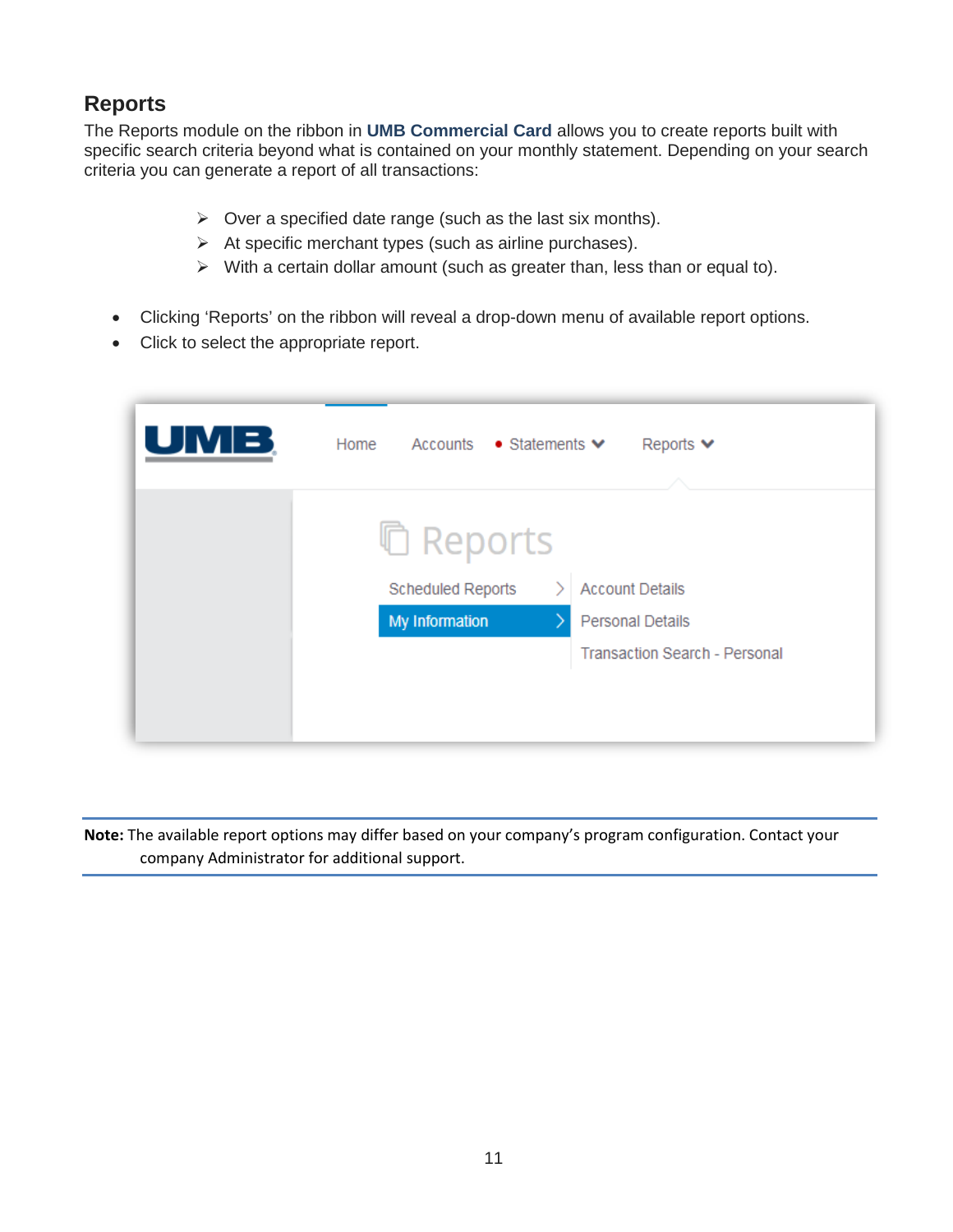All reports in UMB Commercial Card function on the same basic premise:

- Select your report criteria using options on the left-hand side of the report window. Options can include: Statement Period, Account Type (if you have more than one) and Execution Range.
- Set additional report filters using options on the right-hand side of the report window. Filters available can include: Transaction Type & Status, Supplier Groups, Currency & Amount, etc.
- Click on the 'Search' button once you are ready to run the report. Results will display on screen for you to review.

| Statement Issuer<br><b>Statement Period</b> | () UMB Bank - Corporate (0 ▼<br>07/01/2018 to 07/31/2018 | <b>Transaction Type &amp; Status</b> |                   |
|---------------------------------------------|----------------------------------------------------------|--------------------------------------|-------------------|
| Account Type                                | [All Types]<br>۷.                                        | <b>Transaction Type</b>              | 7                 |
| Start Date                                  | kg.<br>21                                                | <b>Transaction Status</b>            | ▼                 |
| <b>End Date</b>                             | $\frac{1}{21}$                                           | Approval Status                      | 7                 |
|                                             |                                                          | Policy Status                        |                   |
| <b>Execution Range</b>                      | ▼                                                        |                                      | 7                 |
| ◎ Posting Date ○ Transaction Date           |                                                          | Receipt Status                       | ○ Yes ○ No ● Both |
|                                             |                                                          | Personal Transactions                | ○ Yes ○ No ◎ Both |
|                                             |                                                          | <b>Linked Transactions</b>           | ○ Yes ○ No ◎ Both |
| <b>Export File Name</b>                     |                                                          | <b>Disputed Transactions</b>         | $\Box$            |
| Export File Type                            | ۷.                                                       | <b>Supplier Groups</b>               |                   |
|                                             |                                                          |                                      |                   |
| <b>Exclude Payments</b>                     |                                                          | Currency & Amount                    |                   |
|                                             |                                                          | <b>Enhanced Data</b>                 |                   |
|                                             |                                                          | <b>Additional Fields</b>             |                   |
|                                             |                                                          | <b>Report Templates</b>              |                   |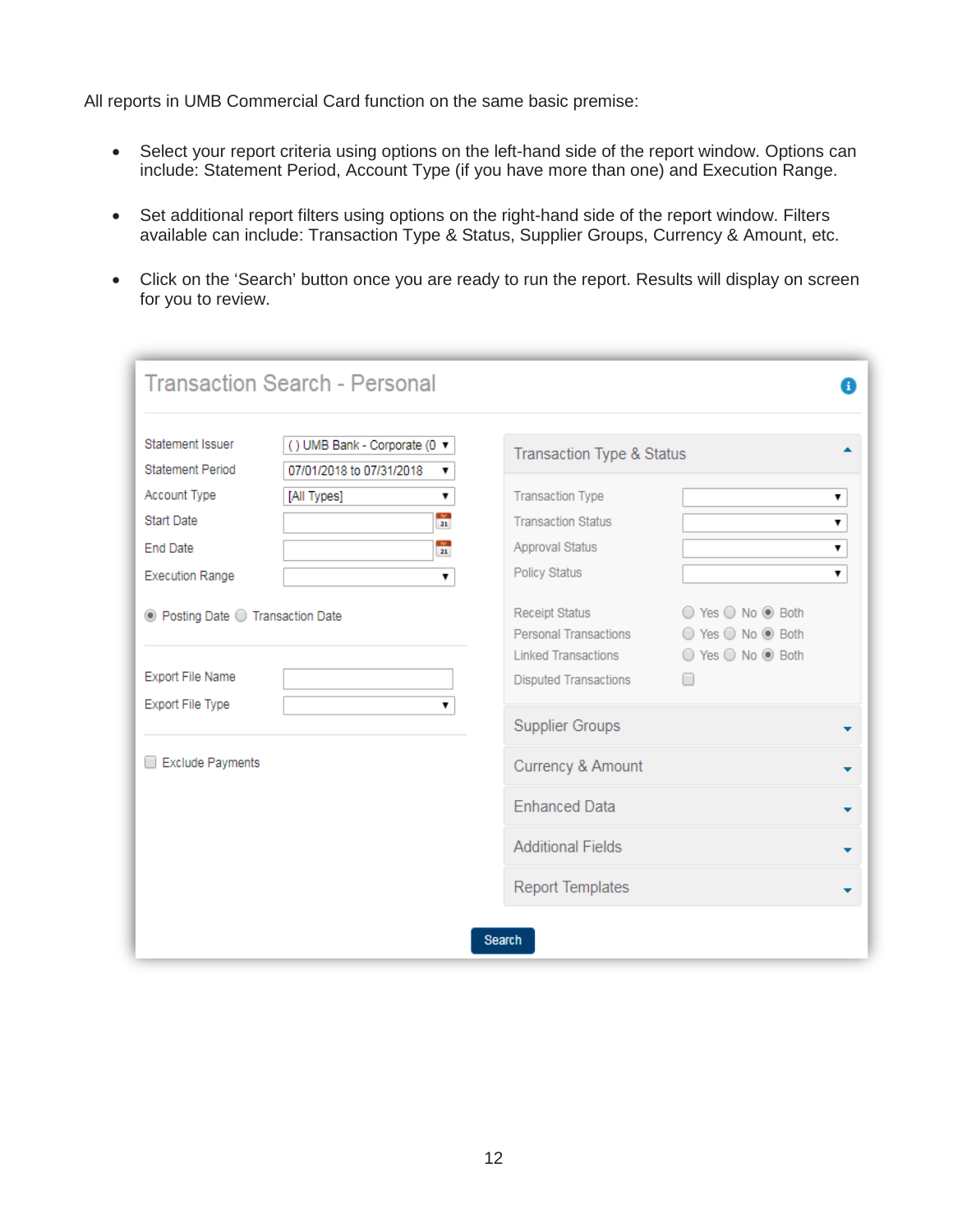• Links at the bottom of the results screen allow you to **Export to Excel or Export to PDF**.

|                         | <b>Transaction Search - Personal</b> |            |      |                                                                                                  |                  |                 |  |
|-------------------------|--------------------------------------|------------|------|--------------------------------------------------------------------------------------------------|------------------|-----------------|--|
|                         |                                      |            |      | All amounts are tax inclusive and displayed in their billing currency                            |                  |                 |  |
|                         |                                      |            |      | As the cardholder or delegate you are able to make adjustments to transactions shown if editable |                  |                 |  |
|                         |                                      |            |      |                                                                                                  |                  |                 |  |
| $Filter \Box$           |                                      |            |      |                                                                                                  |                  |                 |  |
|                         |                                      |            |      |                                                                                                  |                  |                 |  |
|                         | UMB Bank, , 01/01/2018 to 12/31/2018 |            |      |                                                                                                  |                  |                 |  |
| <b>Mapped Cards</b>     |                                      |            |      |                                                                                                  |                  |                 |  |
|                         |                                      |            |      |                                                                                                  |                  |                 |  |
| <b>Cardholder Guide</b> |                                      |            |      |                                                                                                  |                  |                 |  |
|                         |                                      |            |      |                                                                                                  |                  |                 |  |
|                         |                                      |            |      | Period End ⊝ Posting Date ⊝ Tran Date ⊝ Account ⊝ Transaction Type ⊝ Supplier ⊝                  |                  | Amount $\Theta$ |  |
| 05/01/2018              | 04/11/2018                           | 04/09/2018 | 9146 | Purchase                                                                                         | Southwes         | 305.96 X        |  |
| 05/01/2018              | 04/27/2018                           | 04/25/2018 | 9146 | Purchase                                                                                         | Southwes         | 491.60 X        |  |
| 08/01/2018              | 07/04/2018                           | 07/02/2018 | 9146 | Purchase                                                                                         | Southwes         | 327.96 X        |  |
|                         |                                      |            |      |                                                                                                  | Debit Total USD  | 1,125.52        |  |
|                         |                                      |            |      |                                                                                                  | Credit Total USD | 0.00            |  |